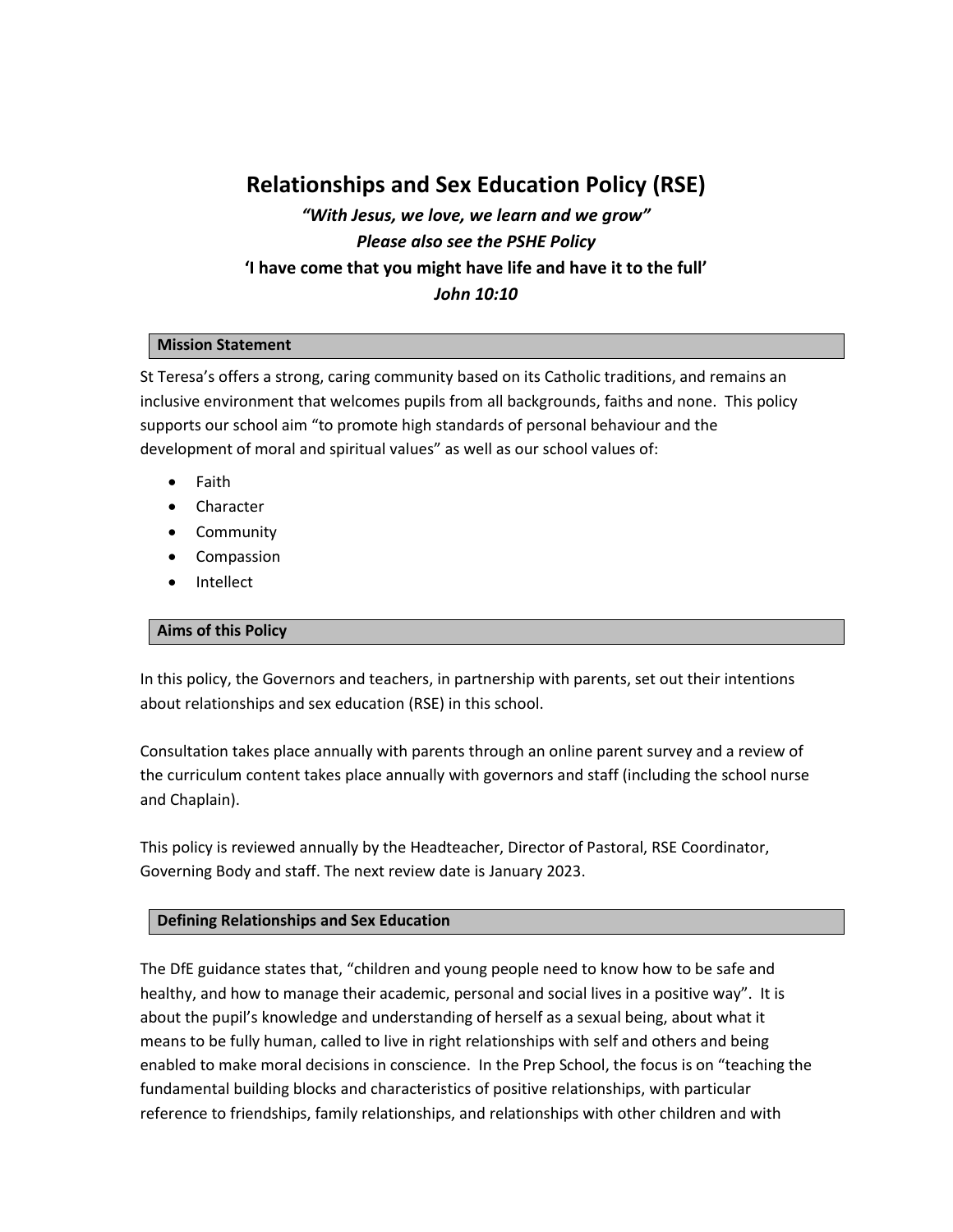adults". This would include the topics of: families, people who care for me, caring friendships, respectful relationships, online relationships and being safe.

# **Statutory Curriculum Requirements**

We are legally required to teach those aspects of RSE which are statutory parts of National Curriculum Science.

# **Rationale**

# **'I have come that you might have life and have it to the full' (John 10.10)**

The belief in the unique dignity of the human person made in the image and likeness of God underpins our approach to all relationship and sex education at St Teresa's. Our approach to RSE therefore is rooted in the Catholic Church's teaching of the human person and presented in a positive framework of Christian ideals. As a consequence of the Christian belief that we are made in the image and likeness of God, gender and sexuality are seen as God's gift, reflect God's beauty, and share in the divine creativity. RSE, therefore, will be placed firmly within the context of relationship as it is there that sexuality grows and develops. Following the guidance of the Bishops of England and Wales, and as advocated by the DFE (and the Welsh Assembly Government), RSE will be firmly embedded in the PSHE framework as it is concerned with nurturing human wholeness and is integral to the physical, spiritual, emotional, moral, psychological, social and intellectual development of pupils. It will be positive and prudent, showing the potential for development, while enabling the dangers and risks involved to be understood and appreciated. All RSE will be in accordance with the Church's moral teaching. It will emphasise the central importance of marriage and the family whilst acknowledging that all pupils have a fundamental right to have their life respected whatever household they come from. It will also prepare pupils for life in modern Britain.

# **Values and Virtues**

Our programme reflects Catholic values relating to the importance of stable relationships, marriage and family life. It also promotes those virtues which are essential in responding to God's call to love others with a proper respect for their dignity and the dignity of the human body. The following virtues will be explicitly explored and promoted: faithfulness, fruitfulness, chastity, integrity, prudence, mercy and compassion.

# **Aims of Relationships and Sex Education (RSE) at St Teresa's**

Our school values and Mission Statement commit us to the education of the whole child (spiritual, physical, intellectual, moral, social, cultural, psychological, emotional) and we believe that RSE is an integral part of this education. Furthermore, our school aims state that we will endeavour to raise pupils' self-esteem, help them to grow in knowledge and understanding,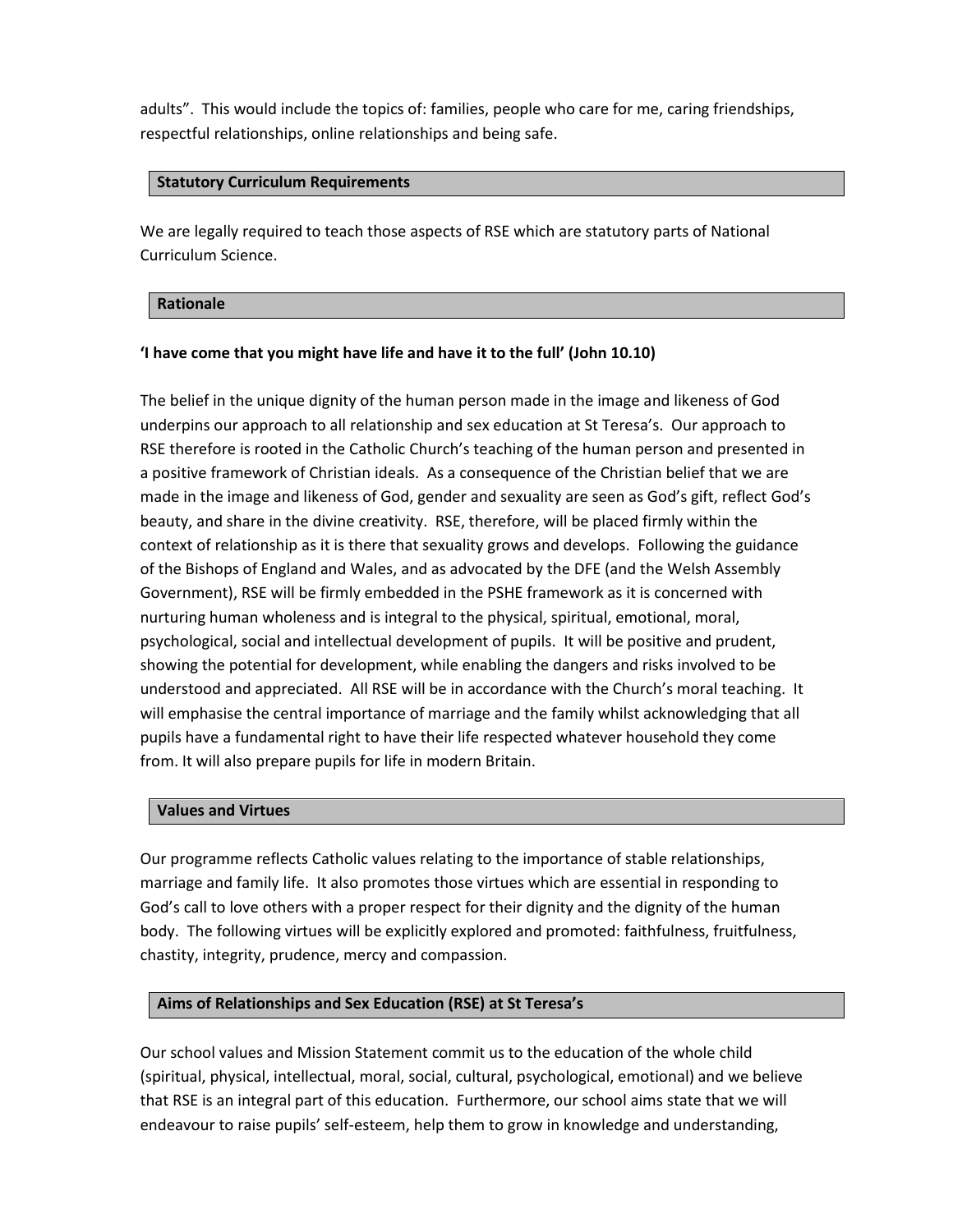recognise the value of all persons and develop caring and sensitive attitudes. It is in this context that we commit ourselves:

In partnership with parents, to provide children and young people with a "positive and prudent sexual education" which is compatible with their physical, cognitive, psychological, and spiritual maturity, and rooted in a Catholic vision of education and the human person.

# **Objectives**

To develop the following **attitudes and virtues**:

- reverence for the gift of human sexuality and fertility;
- respect for the dignity of every human being in their own person and in the person of others;
- joy in the goodness of the created world and their own bodily natures;
- responsibility for their own actions and a recognition of the impact of these on others;
- recognising and valuing their own sexual identity and that of others;
- celebrating the gift of life-long, self-giving love;
- recognising the importance of marriage and family life;
- fidelity in relationships.

To develop the following **personal and social skills**:

- making sound judgements and good choices which have integrity, and which are respectful of the individual's commitments;
- loving and being loved, and the ability to form friendships and loving, stable relationships free from exploitation, abuse and bullying;
- managing emotions within relationships, and when relationships break down, with confidence, sensitivity and dignity;
- managing conflict positively, recognising the value of difference;
- cultivating humility, mercy and compassion, learning to forgive and be forgiven;
- developing self-esteem and confidence, demonstrating self-respect and empathy for others;
- building resilience and the ability to resist unwanted pressures, recognising the influence and impact of the media, internet and peer groups and so developing the ability to assess pressures and respond appropriately;
- assessing risks and managing behaviours in order to minimise the risk to health and personal integrity.

# To **know and understand**:

- the Church's teaching on relationships and the nature and meaning of sexual love;
- the Church's teaching on marriage and the importance of marriage and family life;
- the centrality and importance of virtue in guiding human living and loving;
- the physical and psychological changes that accompany puberty;
- the facts about human reproduction, how love is expressed sexually and how sexual love plays an essential and sacred role in procreation.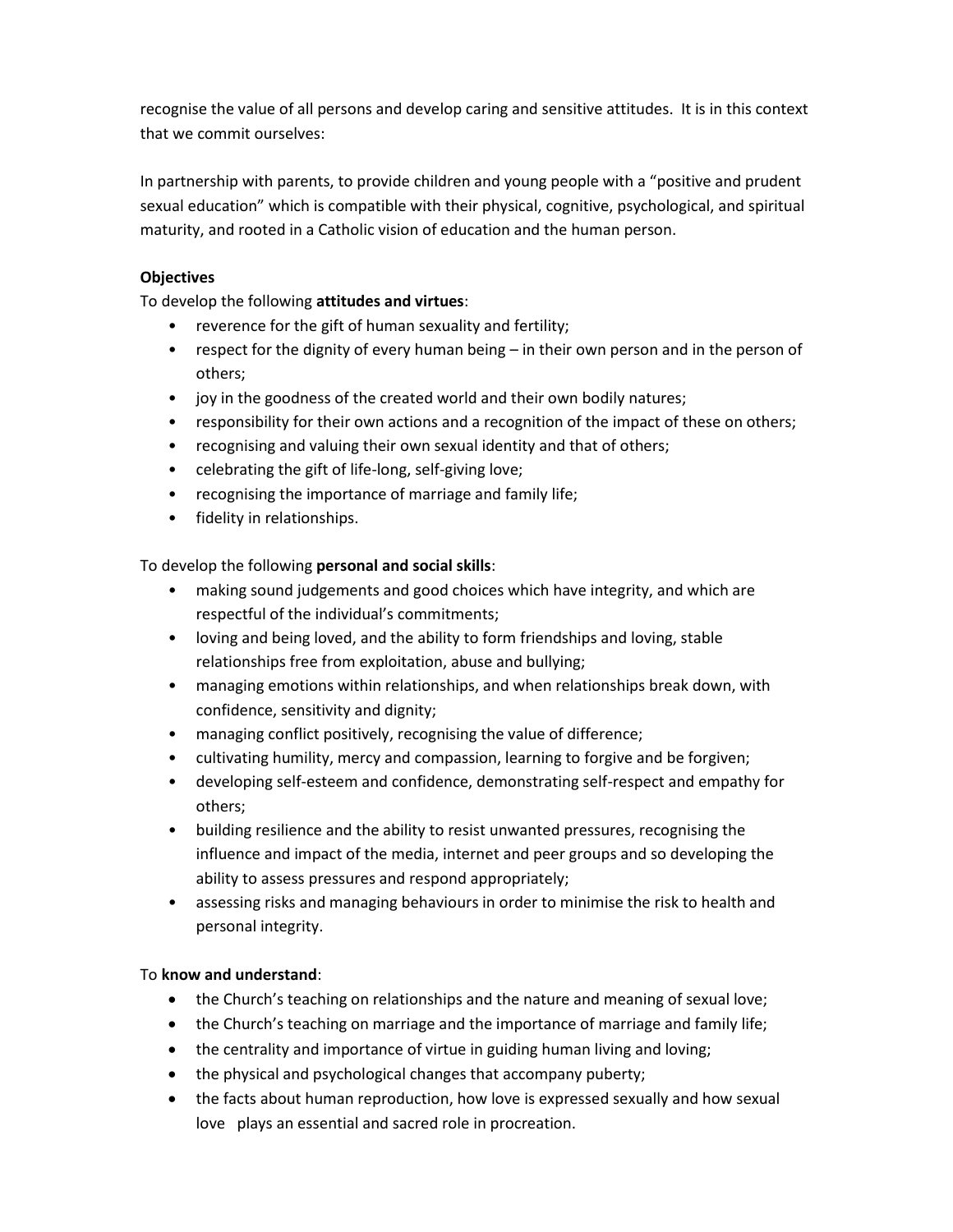### **Inclusion and Differentiated Learning**

We will ensure RSE is sensitive to the different needs of individual pupils in respect to pupils' different abilities, levels of maturity and personal circumstances; for example, their own sexual orientation, faith or culture, and is taught in a way that does not subject pupils to discrimination. Lessons will also help the girls to realise the nature and consequences of discrimination, teasing, bullying and aggressive behaviours (including cyber-bullying), use of prejudice-based language and how to respond and ask for help. (In looking at these questions, it is important to draw links to the school's inclusion policy).

### **Equalities Obligations**

The governing body have wider responsibilities under the Equalities Act 2010 and will ensure that our school strives to do the best for all of the pupils, irrespective of disability, educational needs, race, nationality, ethnic or national origin, sex, gender identity, religion or sexual orientation or whether they are looked-after children.

#### **Delivery of RSE**

We intend that the three aspects of the school's RSE – attitudes and values, knowledge and understanding, and personal and social skills - will be delivered in three inter-related ways: the whole school/ethos dimension; a cross curricular dimension and a specific relationships and sex curriculum.

Teaching strategies will include:

- establishing ground rules
- distancing techniques
- discussion
- project learning
- reflection
- experiential
- active
- brainstorming
- film & video
- group work
- role-play
- trigger drawings
- values clarification

#### **Resources**

St Teresa's Prep School has chosen to follow the programme 'A Journey in Love' alongside Ten Ten's programme 'Life to the Full'. Both programmes are recommended and approved by the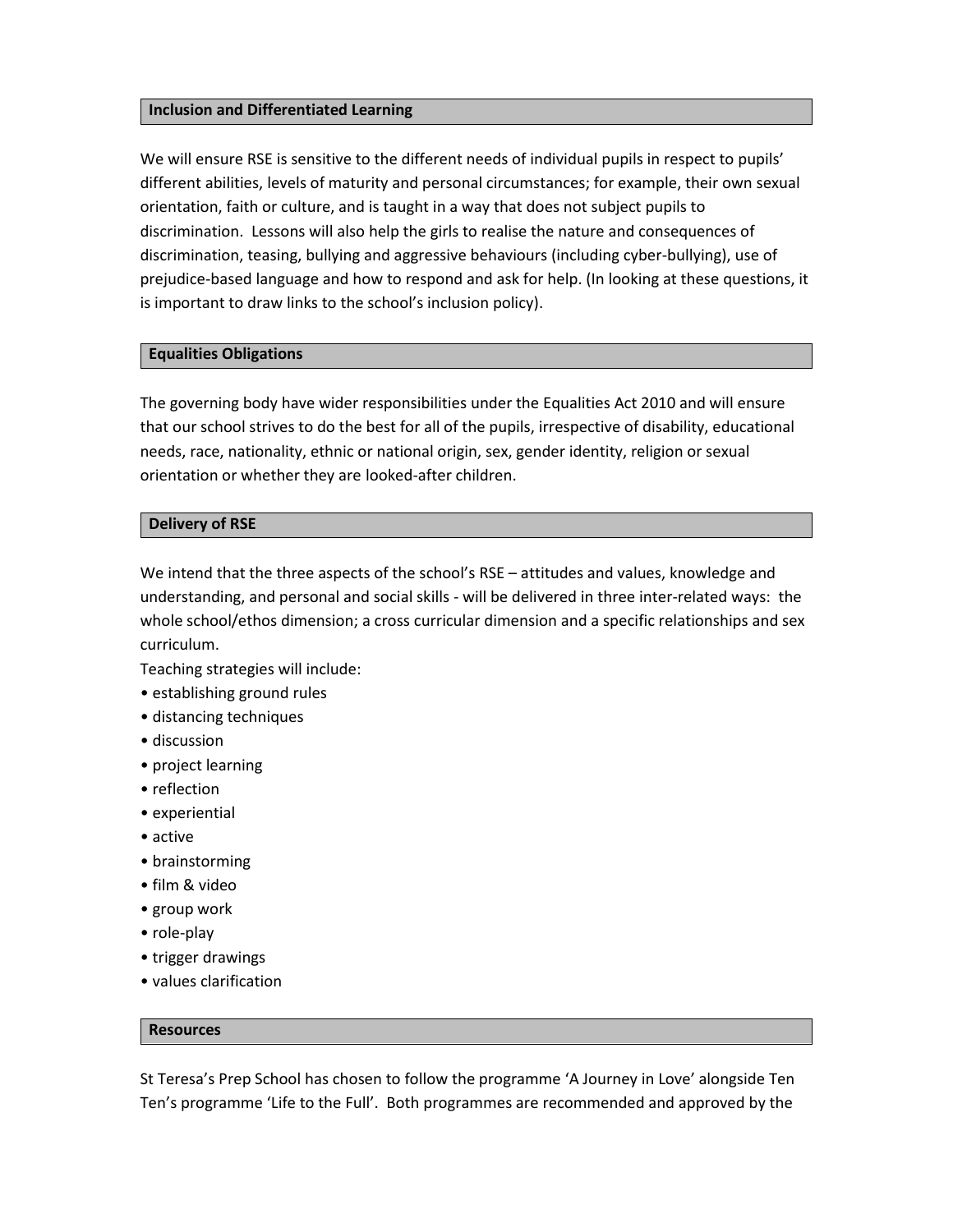Diocese of Arundel and Brighton as well as the national Bishops' Conference of England and Wales.

### **Assessment and Recording**

A record of each session is kept in each teacher's planning for the delivery of RSE. The programme will be assessed, monitored and evaluated by the RSE Coordinator/Director of Pastoral in accordance with the school's monitoring and evaluation policy. Pupils are given the opportunity for self-evaluation at an age appropriate level.

### **Working with Parents**

We recognise that parents (and other carers who stand in their place) are the primary educators of their children. As a Catholic school, we provide the principal means by which the Church assists parents in educating their children. Parents are invited to review this policy annually and are sent a summary of what is to be covered in each year group (Appendix A) to provide a clear overview and to give them the opportunity to seek further clarification. Parents will be informed by letter when the more sensitive aspects of RSE will be covered (Years 5 and 6) and have the opportunity to attend an information evening in order that they can view resources and be prepared to talk and answer questions about their children's learning.

We acknowledge that the Education Act 1993 gives parents the right to withdraw their children from any, or all, of the school's Relationship and Sex Education programme except those elements which are required by the National Curriculum Science orders. Should parents wish to withdraw their children, they are asked to notify the school by contacting the Headteacher. The school will provide support by providing material for parents to help the children with their learning. We believe that the controlled environment of the classroom is the safest place for this curriculum to be followed. Please refer to the DfE guidance Page 17 for further details on the right to be excused from sex education (commonly referred to as the right to withdraw).

#### **Balanced Curriculum**

Whilst promoting Catholic values and virtues and teaching in accordance with Church teaching, we will ensure that pupils are offered a balanced programme by providing an RSE programme that offers a range of viewpoints on these issues. Pupils will also receive clear scientific information. Knowing about facts and enabling young people to explore differing viewpoints is not the same as promoting behaviour and is not incompatible with our school's promotion of Catholic teaching. We will ensure that pupils have access to the learning they need to stay safe, healthy and understand their rights as individuals.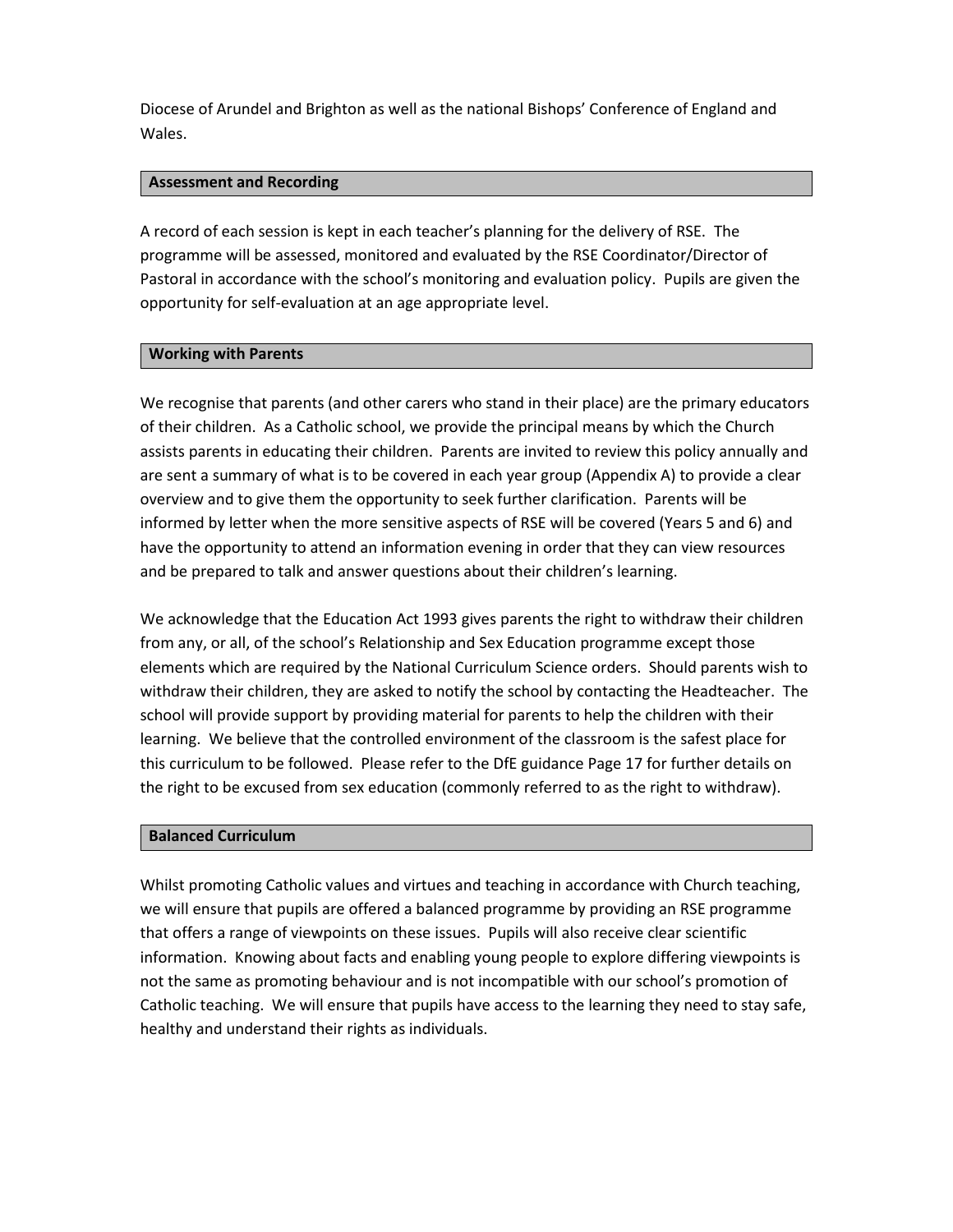### **Responsibility for Teaching the Programme**

Responsibility for the specific relationships and sex education programme lies with the class teachers. In Years 5 and 6, some aspects of the programme will be covered in Science and PE by those specialist teachers and the school nurse is also involved.

However, all staff will be involved in developing the attitudes and values aspect of the RSE programme. They will be role models for pupils of good, healthy, wholesome relationships as between staff, other adults and pupils. They also contribute to the development of pupils' personal and social skills.

#### **Roles and Responsibilities**

### **Governors**

- draw up the RSE policy, in consultation with parents and teachers;
- ensure that the policy is available to parents;
- ensure that the policy is in accordance with other whole school policies, e.g., SEN, the ethos of the school and our Christian beliefs;
- ensure that parents know of their right to withdraw their children;
- establish a link governor to share in the monitoring and evaluation of the programme, including resources used;
- ensure that the policy provides proper and adequate coverage of relevant National Curriculum Science topics and the setting of RSE within PSHE.

#### **Headteacher**

The Head teacher takes overall delegated responsibility for the implementation of this policy and for liaison with the Governing Body, parents, the Diocesan Schools' Service and the Local Education Authority as well as any other appropriate agencies.

#### **Director of Pastoral/RSE Co-ordinator**

The Director of Pastoral and the RSE Co-ordinator, with the Headteacher, have a general responsibility for supporting other members of staff in the implementation of this policy and will provide a lead in the dissemination of the information relating to RSE and the provision of inservice training. (They may be supported by the Director of Studies and the member of staff with responsibility for safeguarding).

# **All Staff**

RSE is a whole school issue. All teachers have a responsibility of care; as well as fostering academic progress they should actively contribute to the guardianship and guidance of the physical, moral and spiritual well-being of their pupils. Teachers will be expected to teach RSE in accordance with the Catholic Ethos of the school. Appropriate training will be made available for all staff teaching RSE. All staff have been included in the development of this policy and all staff should be aware of the policy and how it relates to them.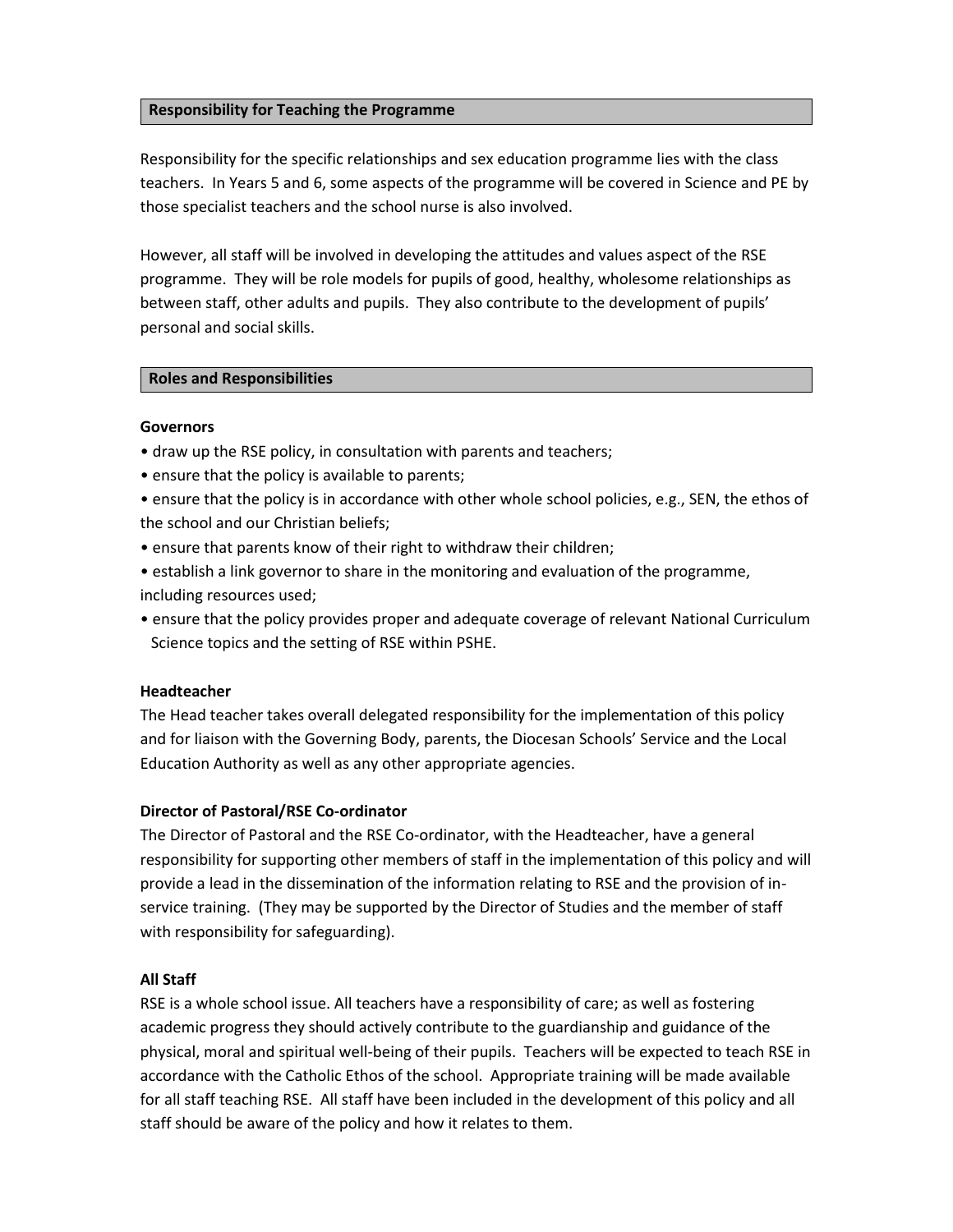# **Relationship to Other Policies and Curriculum Subjects**

This RSE policy is to be delivered as part of the PSHE framework. It includes guidelines about pupil safety and is compatible with the school's other policy documents (for example, Anti-Bullying Policy, Safeguarding Policy etc).

Pupils with particular difficulties, whether of a physical or intellectual nature, will receive appropriately differentiated support in order to enable them to achieve mature knowledge, understanding and skills. Teaching methods will be adapted to meet the varying needs of this group of pupils.

Learning about RSE in PSHE classes will link to/complement learning in those areas identified in the RSE audit.

# **Dealing with Sensitive Issues and Responding to Questions**

The governors want to promote a healthy, positive atmosphere in which RSE can take place. They want to ensure that pupils can ask questions freely, be confident that their questions will be answered, and be sure that they will be free from bullying or harassment from other children and young people.

All RSE teaching will be undertaken in a whole class context.

Teachers will use their professional judgement when addressing sensitive issues and will answer questions honestly but with due regard given to the nature of the question and the age and maturity of the questioner. Careful consideration will be given to the wide and varied experience and backgrounds of the pupils in their care. In some cases, it may be inappropriate for the teacher to respond to a specific question and the pupil will be referred to her parents if necessary.

Teachers should never feel pressured into discussing their personal views or experiences and should always respect the sensitivity of their position as a teacher in a Catholic school.

# **Safeguarding**

Children will need to feel safe and secure in the environment in which RSE takes place. Effective RSE will provide opportunities for discussion of what is and is not appropriate in relationships. Such discussion may well lead to disclosure of a safeguarding issue. Teachers will need to be aware of the needs of their pupils and not let any fears and worries go unnoticed. Where a teacher suspects that a child or young person is a victim of, or is at risk of, abuse they are required to follow the school's Safeguarding Policy and immediately inform the designated senior member of staff responsible.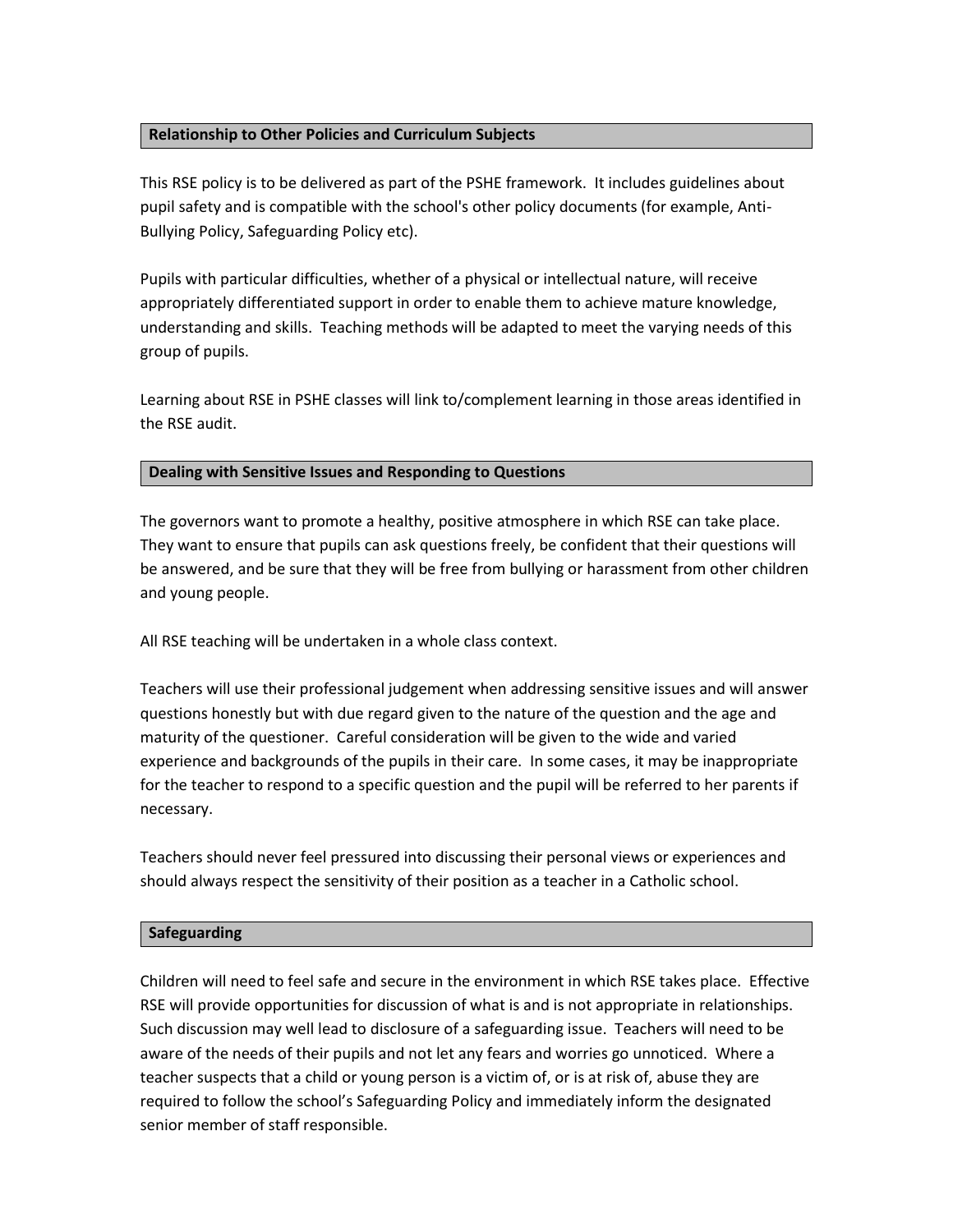#### **Confidentiality and Advice**

All governors, all teachers, all support staff, all parents and all pupils must be made aware of this policy, particularly as it relates to issues of advice and confidentiality.

All lessons, especially those in the RSE programme, will have the best interests of pupils at heart, enabling them to grow in knowledge and understanding of relationships and sex, developing appropriate personal and social skills and becoming appreciative of the values and attitudes which underpin the Christian understanding of what it means to be fully human.

Pupils will be encouraged to talk to their parents about the issues which are discussed in the programme. Teachers will always help pupils facing personal difficulties, in line with the school's pastoral care policy. Teachers should explain to pupils that they cannot offer unconditional confidentiality, in matters which are illegal or abusive for instance. Teachers will explain that in such circumstances they would have to inform others, e.g. parents, Headteacher, but that the pupils would always be informed first that such action was going to be taken.

# **Monitoring and Evaluation**

The Director of Pastoral will monitor the provision of the various dimensions of the programme by examining plans, schemes of work and samples of pupils work at regular intervals. The programme will be evaluated annually by means of questionnaires or by discussion with staff and parents. The results of the evaluation should be reported to these groups of interested parties and their suggestions sought for improvements. Governors will consider all such evaluations and suggestions before amending the policy. Governors remain ultimately responsible for the policy.

# **Dissemination**

Copies of this policy will be available to all parents through the school's website and copies can also be obtained through the School Office.

**This policy was reviewed by SCO, EBR and SPC in December 2021 This policy was endorsed by governors at the Pastoral and Safeguarding Committee meeting on 25th January 2022 and was ratified by the full governing body on 15th March 2022**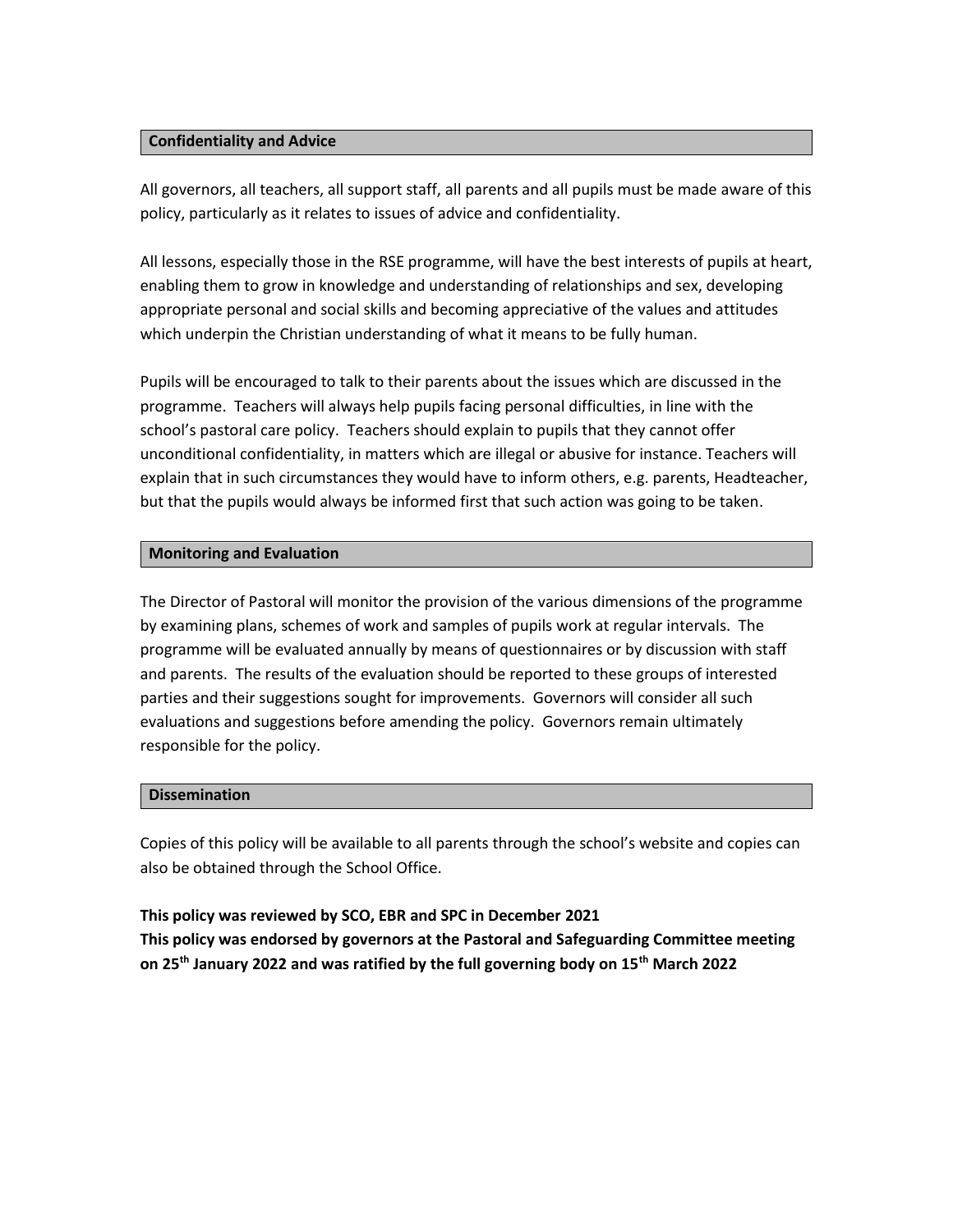# **Appendix A RSE Overview for St Teresa's Prep School**

| Year 2 | We meet God's love in the community.                                                         |
|--------|----------------------------------------------------------------------------------------------|
|        | AIM: To describe how we are growing and developing in diverse communities that are           |
|        | God-given.                                                                                   |
|        | <b>Social and Emotional</b>                                                                  |
|        | Recognise the joy and friendship of belonging to a diverse community; think about            |
|        | different ethnicities, races, religions, social backgrounds, locations and life experiences; |
|        | recognise the importance of respecting the ways we are the same and different from           |
|        | each other e.g. physically, in character, personality, background, beliefs, preferences and  |
|        | choices; recognise the joy of friendship as one of life's gifts and grace from God and that  |
|        | friendship teaches us to be open, understanding and caring towards others.                   |
|        |                                                                                              |
|        | Physical                                                                                     |
|        | Online safety and recognising that people can behave differently online and pretend to be    |
|        | someone they are not; be alert to boundaries that are appropriate in friendships with        |
|        | peers and others; knowing that it is not always right to keep secrets; realising that each   |
|        | persons' body is their own and have an awareness of the difference between appropriate,      |
|        | unsafe or other contact; know what a stereotype is; understand the importance of             |
|        | permission-seeking and giving in relationships; recognise feelings of being unsafe or        |
|        | feeling bad about any adult; know how to seek advice or help for themselves or others;       |
|        |                                                                                              |
|        | know how to report concerns or abuse and be equipped with the vocabulary and                 |
|        | confidence to do so.                                                                         |
|        | Spiritual                                                                                    |
|        | Celebrate ways of meeting God in our communities; through love of God and service to         |
|        | others e.g. charity work, we meet God in our home, school, parish and community and we       |
|        | nurture seeds of hope for those less fortunate than ourselves.                               |
|        |                                                                                              |
|        |                                                                                              |
|        |                                                                                              |
| Year 3 | How we live in love.                                                                         |
|        | AIM: To describe and give reasons for how we grow in love in caring and happy                |
|        | friendships where we are secure and safe.                                                    |
|        |                                                                                              |
|        | <b>Social and Emotional</b>                                                                  |
|        | Describe and give reasons for how friendships make us feel happy and safe; the               |
|        | sacrament of marriage; the importance of forgiveness in families because we all have our     |
|        | faults; friendships that are happy and life-giving are characterised by mutual respect,      |
|        | truthfulness, trustworthiness, loyalty, kindness, generosity, trust, sharing experiences and |
|        | support with problems and difficulties; healthy friendships are positive and welcoming       |
|        | and help us become compassionate and able to empathise with others.                          |
|        | Physical                                                                                     |
|        |                                                                                              |
|        | Describe and give reasons why friendships break down, recognise how they can be              |
|        | repaired and strengthened; know how bullying can be through actions, words and things        |
|        | that others say through social media and the internet.                                       |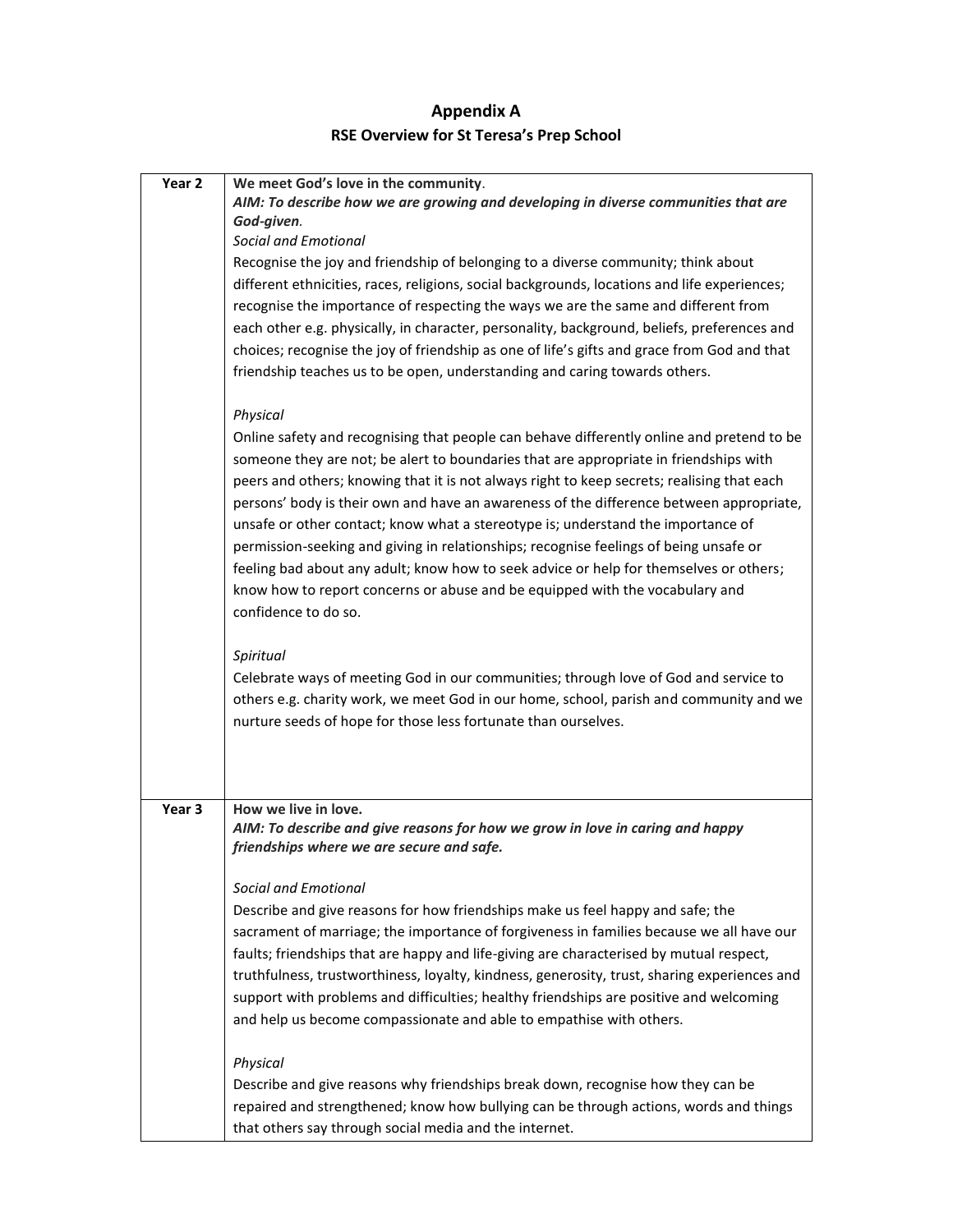|        | Spiritual                                                                                                                                                                                                                                                                                                                                                                                                                                                                                                                                                                                                                                                                                                                                                                                                                                                                                                                                                                                                                                                         |
|--------|-------------------------------------------------------------------------------------------------------------------------------------------------------------------------------------------------------------------------------------------------------------------------------------------------------------------------------------------------------------------------------------------------------------------------------------------------------------------------------------------------------------------------------------------------------------------------------------------------------------------------------------------------------------------------------------------------------------------------------------------------------------------------------------------------------------------------------------------------------------------------------------------------------------------------------------------------------------------------------------------------------------------------------------------------------------------|
|        | Celebrate the joy and happiness of living in friendship with God and others; forgiveness                                                                                                                                                                                                                                                                                                                                                                                                                                                                                                                                                                                                                                                                                                                                                                                                                                                                                                                                                                          |
| Year 4 | and reconciliation; the Sacrament of Reconciliation.<br>God loves us in our differences.                                                                                                                                                                                                                                                                                                                                                                                                                                                                                                                                                                                                                                                                                                                                                                                                                                                                                                                                                                          |
|        | AIM: To make links and connections to show that we are all different. To celebrate these<br>differences as we appreciate that God's love accepts us as we are now and as we<br>change.                                                                                                                                                                                                                                                                                                                                                                                                                                                                                                                                                                                                                                                                                                                                                                                                                                                                            |
|        | Social and Emotional<br>Describe how we all should be accepted and respected; explore how we can contribute to<br>society and make the world we live in a better place; speaking out about things that are<br>unjust locally, nationally and globally.                                                                                                                                                                                                                                                                                                                                                                                                                                                                                                                                                                                                                                                                                                                                                                                                            |
|        | Physical<br>Describe how we should treat others making links with the diverse society we live in;<br>celebrate differences; recognise and respect that there are different types of family<br>structures and families of all types can be characterised by love, security and stability.                                                                                                                                                                                                                                                                                                                                                                                                                                                                                                                                                                                                                                                                                                                                                                          |
|        | Spiritual<br>Celebrate the uniqueness and innate beauty of each of us; recognise that every person is<br>a gift from God; celebrate our uniqueness, gifts and talents through being honest, living<br>truthfully and with integrity.                                                                                                                                                                                                                                                                                                                                                                                                                                                                                                                                                                                                                                                                                                                                                                                                                              |
| Year 5 | God loves us in our changing and developing.<br>AIM: Show a knowledge and understanding of how we grow in awareness of the<br>physical and emotional changes that accompany puberty $-$ sensitivity, mood swings,<br>anger, boredom etc. and grow further in recognising God's presence in our daily lives.<br>Social and Emotional<br>Show knowledge and understanding of emotional relationship changes as we grow and<br>develop from a bay to a teenager.<br>Physical<br>Show knowledge and understanding of the physical changes in puberty in boys and girls;<br>recognise that sexual development is a natural part of human growth and that physical<br>changes from child to adult means the ability and potential to become a mother and<br>father; menstruation; ovulation; discuss pressure from social media to look and feel a<br>certain way and know that this does not always reflect reality; know how to deal with<br>these external pressures and who can we talk to if we are unsure or do not understand<br>the changes that are happening. |
| Year 6 | Spiritual<br>Celebrate the joy of growing physically and spiritually; we are made in the image and<br>likeness of God; our body is God's gift to us and we should respect our bodies, character,<br>personality and giftedness; explore different types of love e.g. parental, romantic,<br>affectionate, selfless and sexual.<br>The wonder of God's love in creating new life.                                                                                                                                                                                                                                                                                                                                                                                                                                                                                                                                                                                                                                                                                  |
|        |                                                                                                                                                                                                                                                                                                                                                                                                                                                                                                                                                                                                                                                                                                                                                                                                                                                                                                                                                                                                                                                                   |

 $\mathsf{r}$